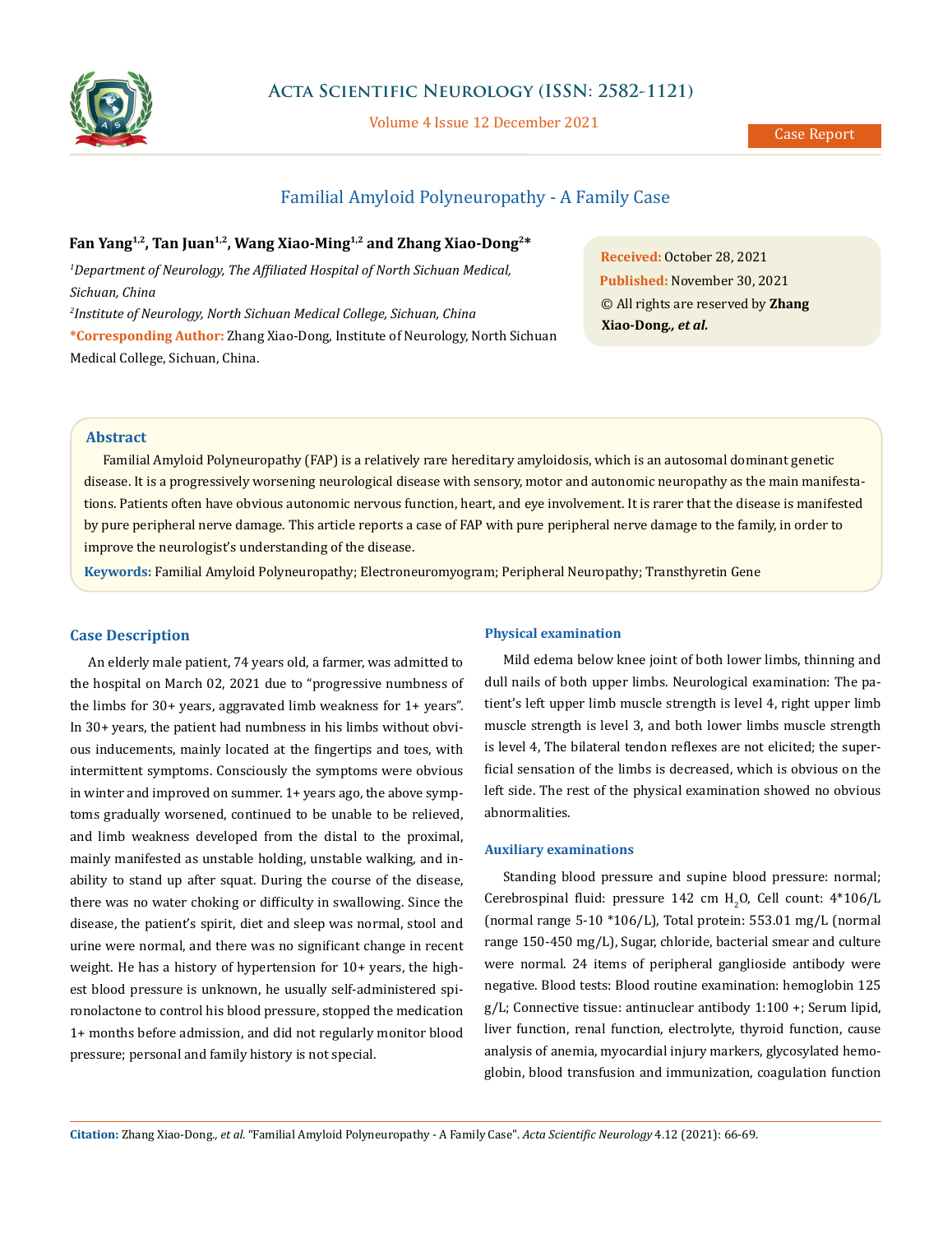test, and anti-neutrophil plasma antibody were normal. Electroneuromyography: Peripheral nerves of the upper and lower limbs were significantly damaged, sensorimotor fibers were significantly involved, axonal damage accompanied by demyelination, but cervical and lumbar nerve roots or forefoot damage were not excluded (Figure 1). Imaging examination: MRI of cervical spine: 1. Left and rear herniation of C3/C4, C4/C5, C5/C6 intervertebral discs, and bulging with C5/C6 intervertebral discs; 2. Degenerative changes of cervical spine; 3. No abnormality was found in cervical spinal cord; Head MRI+MRA, cardiac ultrasound, abdominal ultrasound and lower limb vascular ultrasound were normal.

|             |                                                | E M G        |           |                          |  |
|-------------|------------------------------------------------|--------------|-----------|--------------------------|--|
| Name:       |                                                | Zhan<br>-    |           | Date of Birth: 6/25/1946 |  |
| ID:         |                                                | 9138         |           | Date: 2/26/2021 7:46     |  |
| Gender:     |                                                | Male         |           | Age: 74Years             |  |
| SNC         |                                                |              |           |                          |  |
| Nerve/Sites | Rec.Site                                       | Onset Lat ms | PP Amp UV | Segments                 |  |
|             | R Nervus suralis -Ankle (Calf)                 |              |           |                          |  |
| Calf        | Ankle                                          | <b>NR</b>    | <b>NR</b> | Calf-Ankle               |  |
|             | L Nervus suralis - Ankle (Calf)                |              |           |                          |  |
| Calf        | Ankle                                          | <b>NR</b>    | <b>NR</b> | Calf-Ankle               |  |
|             | R Superficial peroneal nerve-Ankle (Calf)      |              |           |                          |  |
| Lat leg     | Ankle                                          | <b>NR</b>    | <b>NR</b> | Lat leg-Ankle            |  |
|             | L Superficial peroneal nerve-Ankle (Calf)      |              |           |                          |  |
| Lat leg     | Ankle                                          | <b>NR</b>    | <b>NR</b> | Lat leg-Ankle            |  |
|             | R Median nerve -Orthodromic(Dig III, Mid-paim) |              |           |                          |  |
| Dig III     | Wrist                                          | <b>NR</b>    | <b>NR</b> | Dig III-Wrist            |  |
|             | L Median nerve -Orthodromic(Dig III, Mid-paim) |              |           |                          |  |
| Dig III     | Wrist                                          | <b>NR</b>    | <b>NR</b> | Dig III-Wrist            |  |
|             | R Ulnar nerve-Orthodromic(Dig V,Mid-paim)      |              |           |                          |  |
| Dig V       | Wrist                                          | <b>NR</b>    | <b>NR</b> | Dig V-wrist              |  |
|             | L Ulnar nerve-Orthodromic(Dig V, Mid-paim)     |              |           |                          |  |
| Dig V       | Wrist                                          | <b>NR</b>    | <b>NR</b> | Dig V-wrist              |  |

 $MNC$ 

| Nerve/               | Muscle                | Segments         | Latency   | $N-$        | $P-P$ | Duration | Distance | Velocity | area    |
|----------------------|-----------------------|------------------|-----------|-------------|-------|----------|----------|----------|---------|
| Sites                |                       |                  | <b>MS</b> | Amp         | Amp   |          |          |          |         |
|                      |                       |                  |           | mV          | mV    | mm       | mm       | m/s      | $mV$ ms |
| R Median nerve - APB |                       |                  |           |             |       |          |          |          |         |
| Wrist                | APB                   | Wrist-APB        | 8.02      | 0.6         | 1.2   | 6.50     |          |          | 2.9     |
| Elbow                | APR                   | Elbow-Wrist      | 14.35     | 0.8         | 1.3   | 6.52     | 205      | 32       | 3.3     |
|                      | L Median nerve - APB  |                  |           |             |       |          |          |          |         |
| Wrist                | APB                   | Wrist-APB        | 6.44      | 1.7         | 2.9   | 7.04     |          |          | 6.9     |
| E1bow                | APB                   | Elbow-Wrist      | 11.54     | 1.6         | 2.8   | 6.63     | 200      | 39       | 6.5     |
|                      | RUlnar nerve -ADM     |                  |           |             |       |          |          |          |         |
| Wrist                | ADM                   | Wrist- ADM       | 3.75      | 3.9         | 6.3   | 5.50     |          |          | 11.5    |
| B. Elbow             | ADM                   | B. Elbow - Wrist | 7.67      | 3.6         | 6.1   | 5.79     | 185      | 47       | 11.9    |
|                      | LUlnar nerve -ADM     |                  |           |             |       |          |          |          |         |
| Wrist                | ADM                   | Wrist-ADM        | 3.65      | 5.6         | 7.8   | 6.71     |          |          | 23      |
| B. Elbow             | ADM                   | B. Elbow - Wrist | 7.46      | 5.7         | 8.6   | 6.94     | 195      | 51       | 23.5    |
|                      | R Nervus suralis-EDB  |                  |           |             |       |          |          |          |         |
| Ankle                | EDB                   | Ank1e-EDB        | NR        | NR          | NR    | NR       |          |          | NR      |
|                      | L Nervus suralis -EDB |                  |           |             |       |          |          |          |         |
| Ankle                | EDB                   | Ankle-EDB        | 3.17      | 0.2         | 0.2   | 7.48     |          |          | 0.9     |
| Fib head             | <b>EDB</b>            | Fib head - Ankle | 11.27     | 0.1         | 0.2   | 8.08     | 290      | 36       | 0.8     |
| R Nervus tibialis-AH |                       |                  |           |             |       |          |          |          |         |
| Ankle                | AH                    | Ankle-AH         | 4.33      | 0.7         | 0.8   | 4.54     |          |          | 1.5     |
| Pop                  | AH                    | Pop fossa-       | 16.68     | 0.5         | 0.8   | 3.42     | 370      | 30       | 1.0     |
| fossa                |                       | Ankle            |           |             |       |          |          |          |         |
|                      | L Nervus tibialis-AH  |                  |           |             |       |          |          |          |         |
| Ankle                | AH                    | Ankle-AH         | NR        | $_{\rm NR}$ | NR    | NR       |          |          | NR      |

#### F Wave(Advanced)

| Nerve                  | Min F | Max  | Mean | %F       | Min M | Max M | Mean | $M-CV$ | Min  | Max  | Mean |
|------------------------|-------|------|------|----------|-------|-------|------|--------|------|------|------|
|                        | Lat   | F    | FLat |          | Amp   | Amp   | MAmp | m/s    | F    | F    | FAmp |
|                        | ms    | Lat  | ms   | %        | mV    | mV    | mv   |        | Amp  | Amp  | mV   |
|                        |       | ms   |      |          |       |       |      |        | mV   | mV   |      |
| $\mathsf{R}$<br>Nervus |       |      |      | $\Omega$ | 0.54  | 0.57  | 0.55 | 30.2   |      |      |      |
| tibialis - AH          |       |      |      |          |       |       |      |        |      |      |      |
| Median<br>R            | 37.8  | 39.4 | 38.6 | 20       | 0.57  | 0.65  | 0.61 | 32.4   | 0.07 | 0.12 | 0.10 |
| nerve-ADM              |       |      |      |          |       |       |      |        |      |      |      |
| R<br>Ulnar             | 29.3  | 39.6 | 35.7 | 80       | 3.80  | 3.62  | 3.70 | 47.2   | 0.06 | 0.19 | 0.13 |
| nerve-ADM              |       |      |      |          |       |       |      |        |      |      |      |
| Median<br>L            | 25.5  | 35.0 | 30.7 | 50       | 1.36  | 1.69  | 1.56 | 39.2   | 0.03 | 0.13 | 0.10 |
| nerve-ADM              |       |      |      |          |       |       |      |        |      |      |      |
| Ulnar<br>L             | 30.6  | 33.2 | 31.6 | 90.9     | 5.40  | 5.54  | 5.47 | 51.1   | 0.06 | 1.14 | 0.43 |
| nerve-ADM              |       |      |      |          |       |       |      |        |      |      |      |

| <b>EMG Summary Table</b>                            |                                         |                            |                      |                       |              |  |  |
|-----------------------------------------------------|-----------------------------------------|----------------------------|----------------------|-----------------------|--------------|--|--|
|                                                     | rest                                    | contraction                |                      |                       |              |  |  |
| Muscle                                              | fibrillation/<br>positive sharp<br>wave | fasciculation<br>potential | Special<br>potential | phase                 | amplitude mV |  |  |
| tibialis<br>R.<br>anterior                          | $2+$                                    | N <sub>O</sub>             | N <sub>O</sub>       | Pure phase            | 5.0          |  |  |
| Medial<br>L.<br>of<br>head<br>quadriceps<br>femoris | $2+$                                    | <b>NO</b>                  | <b>NO</b>            | mixed phase           | 4.5          |  |  |
| R. First Dorsal<br>Interosseous                     | $1+$                                    | N <sub>O</sub>             | <b>NO</b>            | mixed phase           | 4.5          |  |  |
| L.<br>genioglossus                                  | N <sub>O</sub>                          | N <sub>O</sub>             | <b>NO</b>            | Interference<br>phase | 2.0          |  |  |
| straight<br>R.<br>of<br>muscle<br>abdomen           | N <sub>O</sub>                          | N <sub>O</sub>             | <b>NO</b>            |                       |              |  |  |

| Multi MUP            |              |       |        |  |
|----------------------|--------------|-------|--------|--|
| Muscle               | Amplitude µV | Dur.  | Phases |  |
|                      |              | ms    |        |  |
|                      |              |       |        |  |
| R tibialis anterior  | 1332.8       | 15.8  | 3.1    |  |
| Medial head of       | 3303.8       | 16.46 | 3.7    |  |
| quadriceps femoris   |              |       |        |  |
| First<br>Dorsal<br>R | 2325.2       | 12.36 | 3.5    |  |
| Interosseous         |              |       |        |  |
| L genioglossus       | 724.4        | 8.53  | 3.1    |  |

**Figure 1:** Electroneuromyography.

#### **Hospital course**

Location diagnosis: peripheral nerves, the specific qualitative diagnosis is unknown, the patient was given vitamin B1, vitamin B12 and other nutritional nerve symptomatic treatment after admission, the treatment effect is not good; After fully discussing with the patient's family, he was given a 1,000 mg qd impact diagnostic treatment of methylprednisolone, which was reduced to 500 mg qd after three days; on the fifth day of hormone use, the patient felt

**Citation:** Zhang Xiao-Dong*., et al.* "Familial Amyloid Polyneuropathy - A Family Case". *Acta Scientific Neurology* 4.12 (2021): 66-69.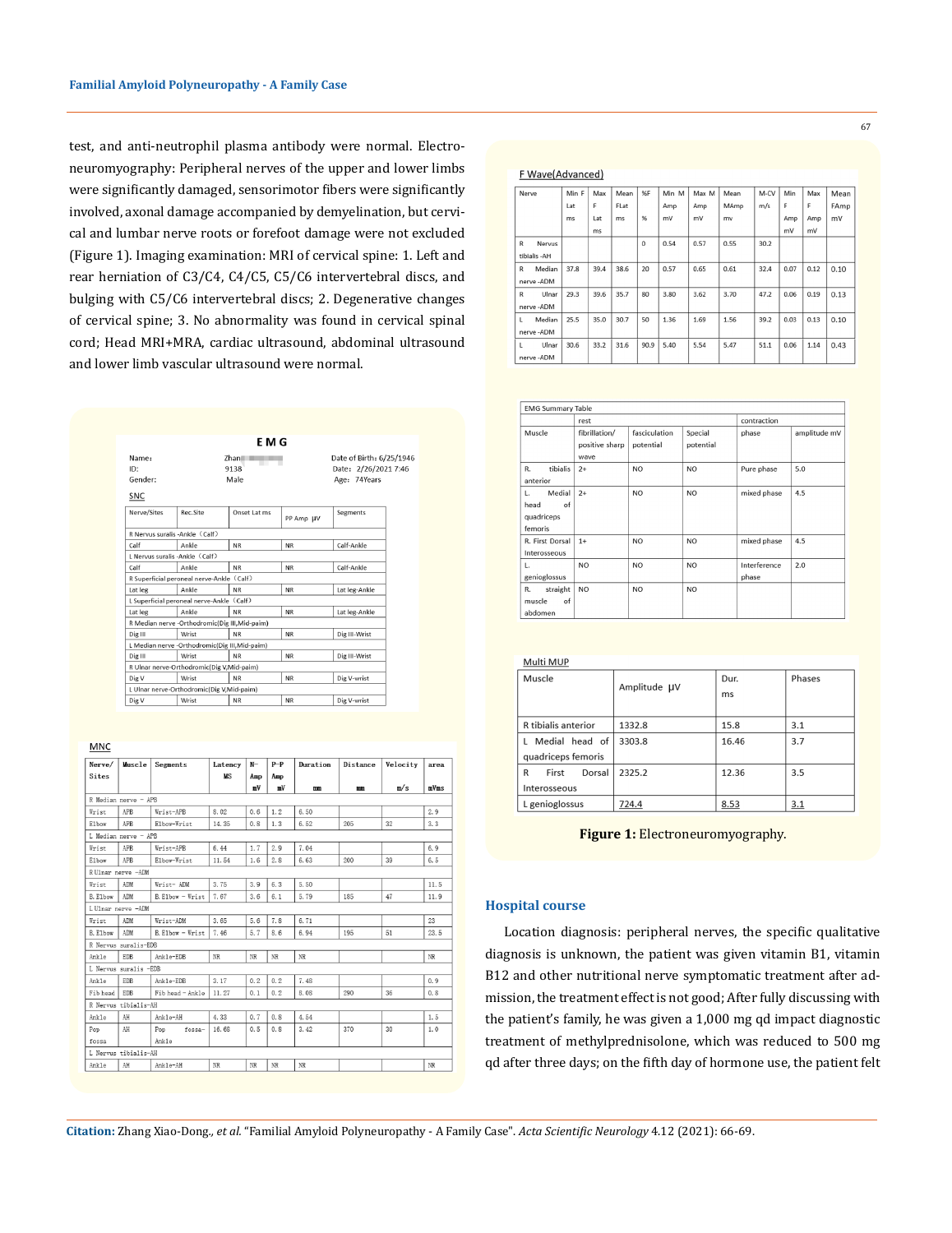weak and swelling of both lower limbs had increased, so the hormone was stopped; Repeated questioning of medical history with different family members, the patient's family members reminded that the patient's sister had numbness in the distal right upper limb in the past few months; the patient had a son who also had right finger numbness in the past month, and the symptoms appeared intermittently (none of which was examined and treated); Combining the patient's symptoms, signs, and related auxiliary examinations, family history, and perfecting the full genetic examination, it was found that the patient had a mutation in the TTR gene, and the patient's son and sister also had mutations in the gene locus (2). The final diagnosis: familial hereditary amyloidosis and peripheral neuropathy (FAP).

#### **Discussion**

The pathogenesis of FAP is due to Transthyretin (TTR) gene mutation, TTR gene is located in the long arm of chromosome 18,Val30Mel is the most common form of mutation, abnormal folding of the Transthyretin protein to form amyloid substances that can be deposited in peripheral nerves and heart tissues  $[1,2]$ . FAP is divided into early-onset and late-onset FAP, early-onset tend to have disease at the age of 20 to 40, early involvement without pulp fiber or thin on the far side of pulp fibers cause pain temperature significantly affected, such as numbness, tenderness, hyperesthesia, spontaneous pain, and is not sensitive to heat and cold, autonomic nerve symptoms and early, such as digestive tract symptoms, Orthostatic hypotension, etc. Later stages involve myelinated fibers, including mild tactile, positional and vibratory involvement, and length-dependent impairment of lower limb motor functions, such as difficulty walking and muscle weakness. Patients with late onset tend to develop the disease at more than 50 years old, usually with sensorimotor symptoms at the distal end of the lower limbs as the first manifestation, and both deep and shallow sensation are moderately involved. Early walking difficulties may occur. About 10% of patients present with mild autonomic symptoms, such as digestive tract symptoms, orthostatic hypotension, and sexual dysfunction. Often accompanied by hypertrophy of the heart, the performance of syncope, shortness of breath and other symptoms  $[3]$ .

A heterozygous mutation in the TTR gene (c349G>T pAla-117Ser) was detected in this family, HGMD database ID CM003484, and the mutation grade is DM (pathogenic mutation) (Figure 2); Liu YT., *et al*. reported that the TTR gene P. Ala97Ser (same as P. Ala117Ser) mutation was detected in 5 cases of hereditary amyloidosis, presenting with late onset polyneuropathy, carpal tunnel syndrome and obvious autonomic nerve dysfunction [4]. Yang CC., *et al*. reported that skin biopsy of 19 patients with inherited amyloidosis carrying the TTR gene P Ala97Ser mutation showed a significant decrease in the density of epidermal nerve fibers, and dermal denervation occurred in all patients [5]. The onset of the patients after 40 years of age, without apparent autonomic nerve dysfunction, in addition to the peripheral nerve damage has no obvious other organ damage. His son and sister also gradually started to peripheral nerve damage, but the future family will appear the autonomic nerve function damage and other organ involvement should be further follow-up.

#### Clinical whole exon group test report

| Name: Zhang<br>Gender: Male<br>Age: 74 Years<br>number: 417002000604<br>Applicant: Affiliated Hospital of North Sichuan Medical College<br>Specimen type: peripheral blood (Patient, patient's sister and patient's son)<br>Specimen collection date: 2021-03-10<br>Specimen receipt date: 2021-03-12 10:40<br>Test item: Human whole exome gene mutation screening<br>❖<br>❖<br><b>Test Method: NGS + Sanger sequencing</b><br>result:<br>⋄<br>One suspected pathogenic mutation and one mutation locus of unknown clinical significance were detected in the samples.<br>Associated disease or clinical<br>hereditary sourc<br><b>ACMG</b> Variation<br>Nucleotide change/<br>Gene/RefSeq<br>location<br>zygote<br>amino acid variation<br>of classification<br>phenotype<br>mode<br>e<br>1. Transthvroxine<br>$PM1+PM2+PP3+$<br><b>TTR</b><br>unkno<br>c.349G > T<br>protein-associated hereditary<br>heterozygote<br>外界子 4<br>pp <sub>5</sub><br>AD<br>NM 000371.4<br>p.Ala117Ser<br>67/91<br>amvloidosis:<br>wn<br>Suspected disease<br>2. Carpal tunnel syndrome<br>DNA2 |  |  |  |  |                           |  |  |  |  |
|--------------------------------------------------------------------------------------------------------------------------------------------------------------------------------------------------------------------------------------------------------------------------------------------------------------------------------------------------------------------------------------------------------------------------------------------------------------------------------------------------------------------------------------------------------------------------------------------------------------------------------------------------------------------------------------------------------------------------------------------------------------------------------------------------------------------------------------------------------------------------------------------------------------------------------------------------------------------------------------------------------------------------------------------------------------------------------|--|--|--|--|---------------------------|--|--|--|--|
|                                                                                                                                                                                                                                                                                                                                                                                                                                                                                                                                                                                                                                                                                                                                                                                                                                                                                                                                                                                                                                                                                |  |  |  |  |                           |  |  |  |  |
|                                                                                                                                                                                                                                                                                                                                                                                                                                                                                                                                                                                                                                                                                                                                                                                                                                                                                                                                                                                                                                                                                |  |  |  |  |                           |  |  |  |  |
|                                                                                                                                                                                                                                                                                                                                                                                                                                                                                                                                                                                                                                                                                                                                                                                                                                                                                                                                                                                                                                                                                |  |  |  |  |                           |  |  |  |  |
|                                                                                                                                                                                                                                                                                                                                                                                                                                                                                                                                                                                                                                                                                                                                                                                                                                                                                                                                                                                                                                                                                |  |  |  |  |                           |  |  |  |  |
|                                                                                                                                                                                                                                                                                                                                                                                                                                                                                                                                                                                                                                                                                                                                                                                                                                                                                                                                                                                                                                                                                |  |  |  |  |                           |  |  |  |  |
|                                                                                                                                                                                                                                                                                                                                                                                                                                                                                                                                                                                                                                                                                                                                                                                                                                                                                                                                                                                                                                                                                |  |  |  |  |                           |  |  |  |  |
|                                                                                                                                                                                                                                                                                                                                                                                                                                                                                                                                                                                                                                                                                                                                                                                                                                                                                                                                                                                                                                                                                |  |  |  |  |                           |  |  |  |  |
|                                                                                                                                                                                                                                                                                                                                                                                                                                                                                                                                                                                                                                                                                                                                                                                                                                                                                                                                                                                                                                                                                |  |  |  |  |                           |  |  |  |  |
|                                                                                                                                                                                                                                                                                                                                                                                                                                                                                                                                                                                                                                                                                                                                                                                                                                                                                                                                                                                                                                                                                |  |  |  |  |                           |  |  |  |  |
| $1$ AD:<br>unknown clinical<br>c.1774C>T<br>unkno<br>heterozygote<br>NM_001080449 外显子 12<br>external ophthalmoplegia ;<br>2AR<br>p.Arg592Ter<br>26/27<br>significance<br>wn<br>2.Seckel syndrome<br>3<br>note: AD: autosomal dominant inheritance ;AR: autosomal recessive inheritance; 67/91、26/27: The ratio of the coverage number of variation                                                                                                                                                                                                                                                                                                                                                                                                                                                                                                                                                                                                                                                                                                                             |  |  |  |  | 1. Hereditary progressive |  |  |  |  |





68